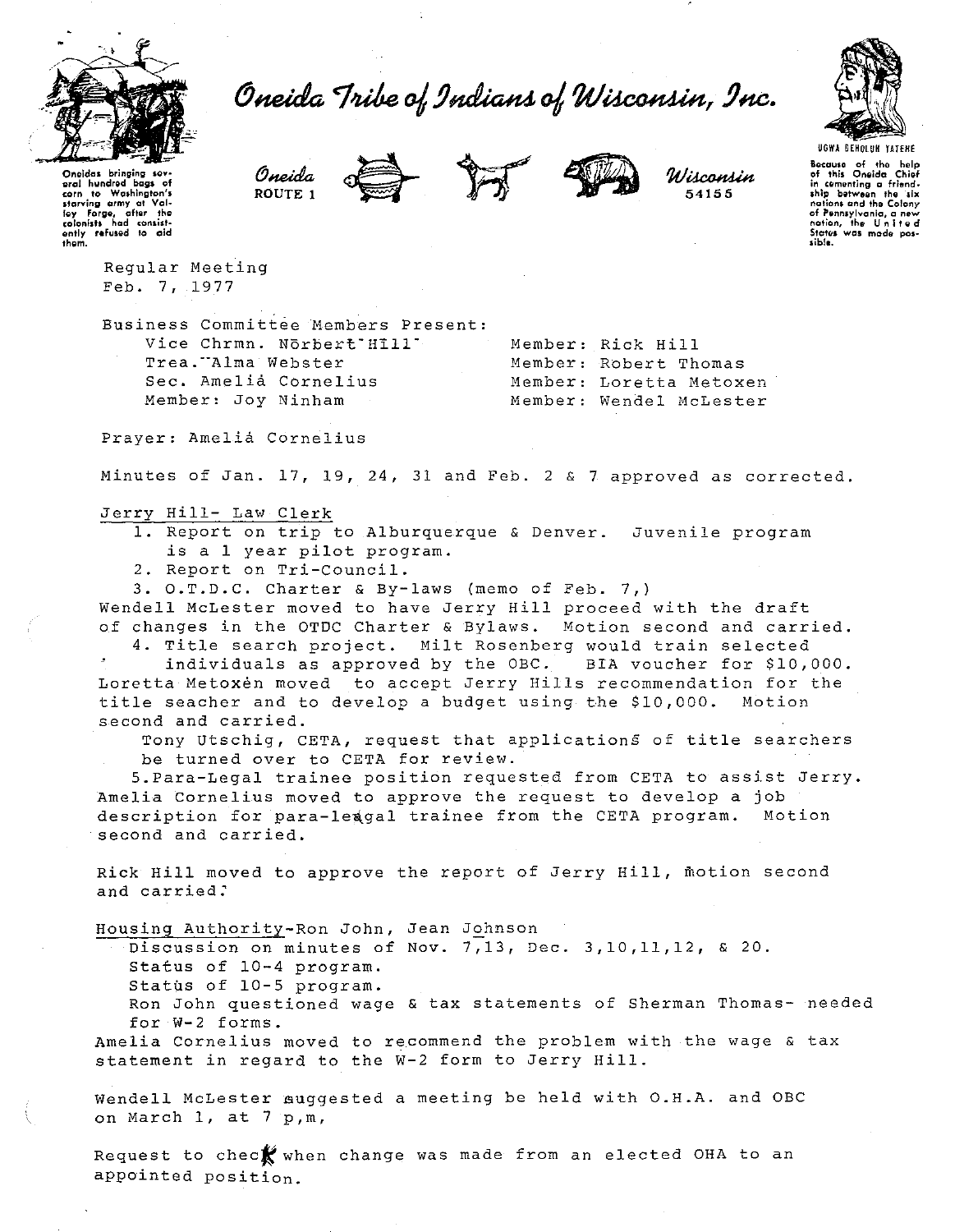$paq$ e 2 Oneida Tribe of Indians of Wis. Feb. 7, 1977 Regular Meeting

Oneida Housing cont.

Report on special meeting with OHA, recipients and HUD.

/ r.

l. Misinformation given to applicants.

2. Problems with O.T.D.C.

3. Problems with architects.

Lorrtta Metoxen moved to have a special meeting on March 1, 77 at 7 p.m. at the Tribal Building with O.H.A.

Loretta Metoxen moved to amend the motion to have BUD officials Archie Waites, Judy Knight, Pete Teranova and Rieny Rozell at The meeting. Motion second.

Loretta Metoxen moved to amend the motion to have the meeting on March 5, at 9 am. Motion second and carried.

# CETA - Tony Utschig

Amelia Cornelius moved to approve the minutes of Jan. 26, 1977 and ihe positions as recommended by the CETA board:

> l. Boys Club Program Assistant was split into 2 part-time positions: Artly Skenandore & Orlin Webster

2. Harlan Ninham on part-time on Work Experience.

Motion was second and carried.

Wendel McLester moved to approve the following for Title VI positions: 1. Recreation Director, 2. Operations Maiht.Engineer 3. Paralegal trainee 4. Game Warden, with closer work with the planner to see what prostions are in *the* Comprehensive Plan. Motion second and carried.

Loretta Metoxen moved to accept the report, motion second and carried.

# Sanitation - Alan King

Request for a new garbage truck. cost approx. \$22,000. Lortta Metoxen moved to approve the purchase of a new garbage truck subject to review by the OBC (truck to be demonstrated on Wed.) and to simultaneously apply for a excess property garbage truck. Motion second, 5 for, 1 against, 1 abstain. Motion carried.

# Boxing Club - Alan Ki'ng

Regional tournament. Wendell request a written report fox next meeting.

Headstart- Mary Ellen Hayes

Joy Ninham moved to accept report, motion second and carried.

#### Library- Barbara Denny

<u>nternal corrects from .</u><br>Robert Thomas moved to accept report as submitted. Motion second and carried.

# Education- Ron Skenandore (1st combined report}

Amelia Cornelius moved to recommend that Ruth Utschig remain on salary as the Sec-Bookkeeper until a decision is reached on the O.T.M.S. Motion second and carried.

Rick Hill moved to acdept report, motion second and carried.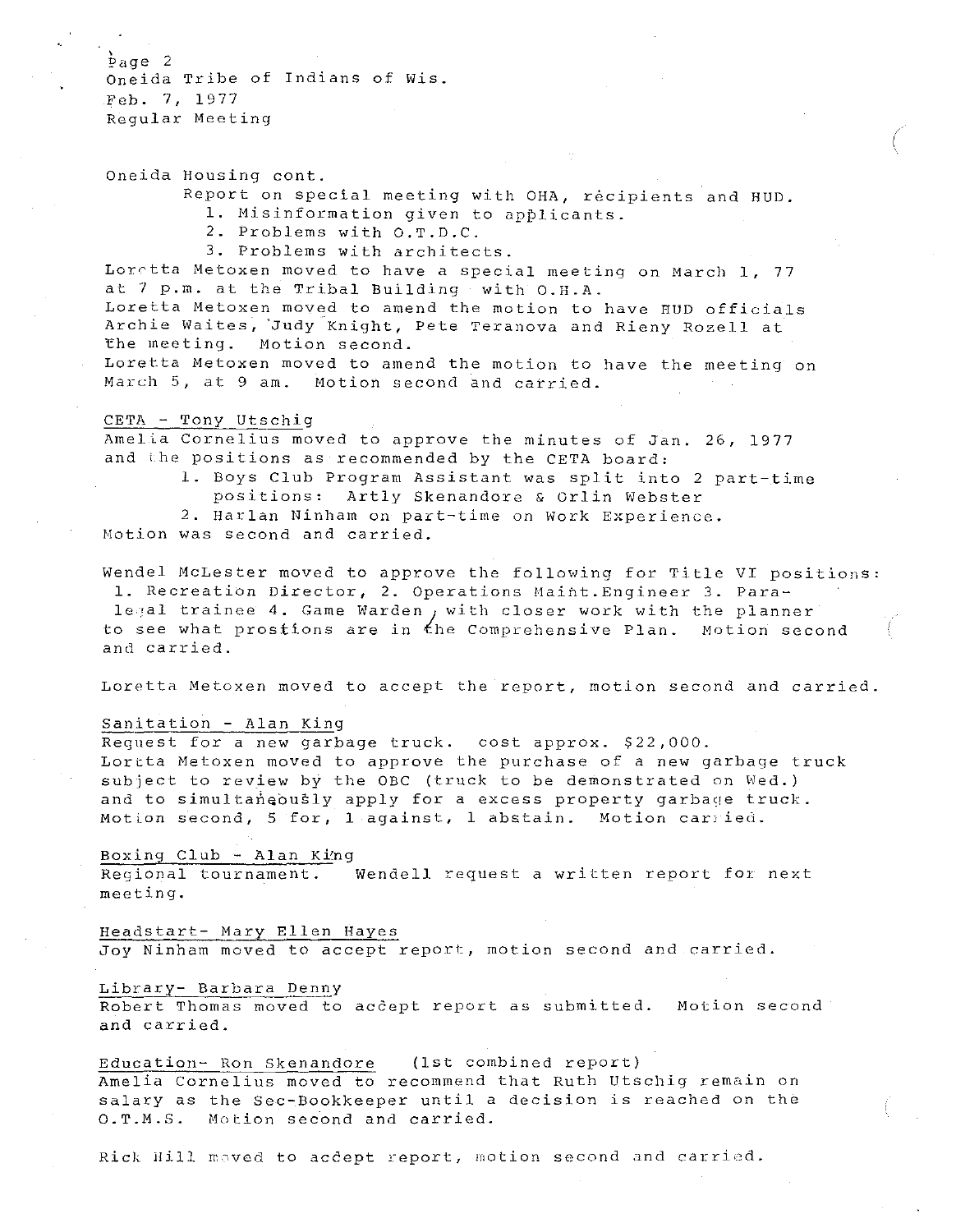Page 3 Oneida Tribe of Indians of Ws. Feb. 7, 1977 Regular Meeting

# Health - Audry Doxtator

Discussion on the Urban CHR program. Loretta Metoxen moved to request Health Board recommendations be in writing. Motion second and carried.

Amelia Cornelius moved to accept report, motion second and carried.

Jim Pyle: many verbal complaints against OTDC and Gary Schuyler. Loretta Metoxen moved to proceed now with investigation of O.T.D.C. covering points as listed by Jerry and other points as they occur and that Gary Schuyler be suspended immediately from the ITAC directorship and all other tribal responsibilities without pay. Second by Robert Thomas, motion carried. وللحاجب

wendell McLester moved to rescind Res. 7-22=76-B(which waives Davis Bacon rates and Force Account construction) and to restore the commercial wage rates as of Feb. 7, 1977. Motion second'and carried.

Wendell McLester moved to have a special meeting to review the investigation of O.T.D.C and ITAC on FEb. 21, at 6 pm prior to the regular meeting. Motion second and carried.

Robert Thomas moved to have Bernie Cornelius, Loretta Webster, Priscilla Manders, Gordon McLester on the special committee to investigate O.T.D.C. Motion second and carried.

Amelia Cornelius moved to allow Artly Skenandore Jr.<sup>N/</sup>a member of the special committee. Motion second and carried.

Loretta Metoxen moved to have nominations of the School Board on Feb. 8, 77 special meeting. Motion second and carried.

Wendell McLester moved to accept recommendations of the special Personnel Selection Committee to hire Wm. Bronson as the General Manager Of O.T.D.C. Motion second and carried.

Language- Bill Gollnick motion second and carried. Robert Thomas moved to accept report,

ONAP- Loretta Webster Amelia Cornelius moved to table report for R.R:I.P. until next meeting. Motion second and carried.

 $x$  Loretta reported that an evaluation of ONAP would be conducted the following week. Staff meeting on Friday.

Loretta Metoxen moved to approve the ONAP report, motion second and carried:

Land Amelia Cornelius moved to approve the homesite lease application of Arthur and Joyce Johnson. Motion second and carried.